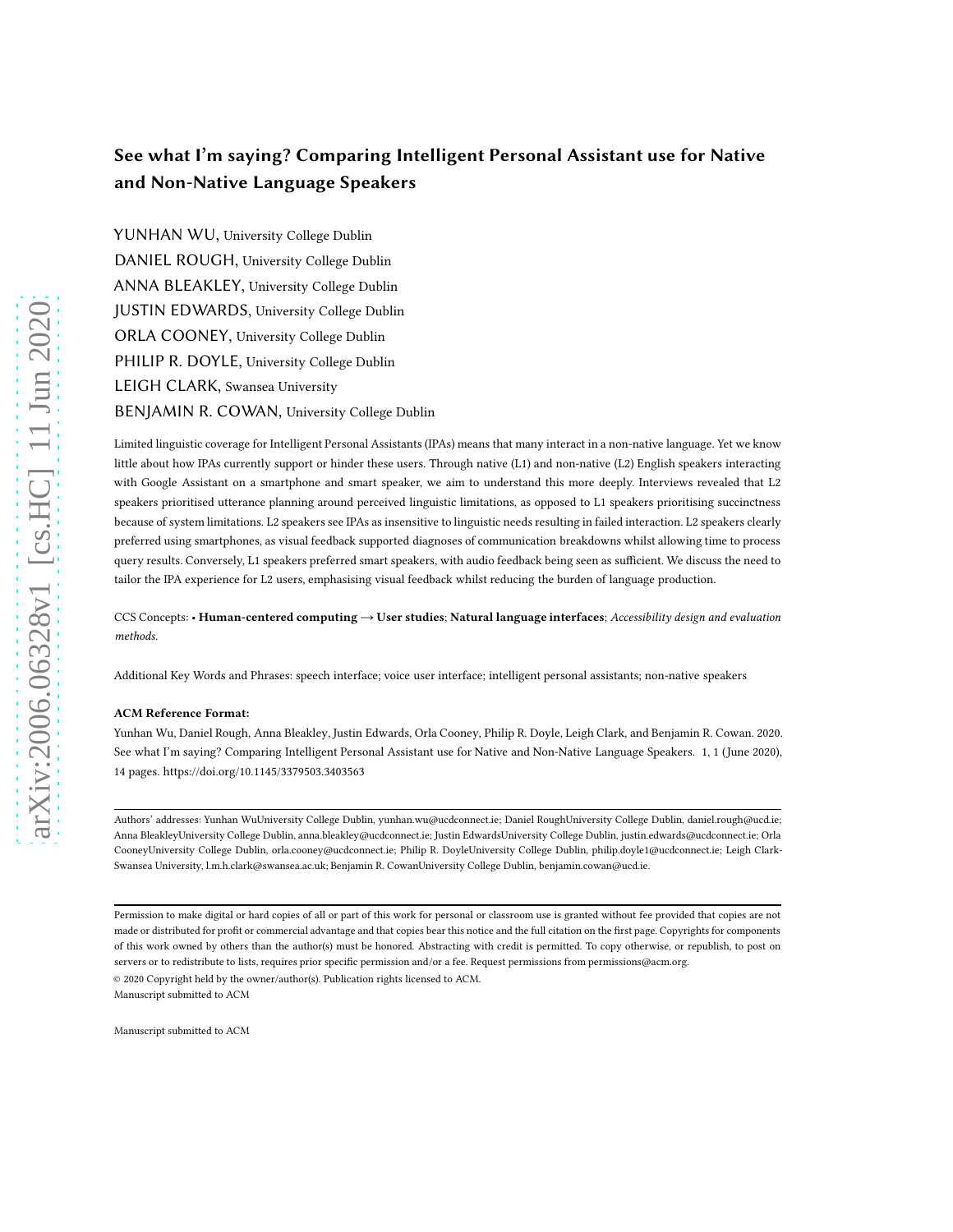## 1 Introduction

The proliferation of voice based Intelligent Personal Assistants (IPAs) like Google Assistant, on smart speakers and smartphones, has made speech a common interaction modality [\[8](#page-12-0)]. Although many IPAs can now be used in languages other than English, coverage and supported functionality is by no means comprehensive, varying by device and assistant (e.g., [\[28](#page-12-1)]). This creates a barrier for those whose first language is not fully supported, forcing them to interact in a non-native language or face being excluded from IPA use. Prominent work in HCI looks at IPA user experience [\[14](#page-12-2), [29,](#page-12-3) [34\]](#page-13-1) almost exclusively from the perspective of first language (L1) English speakers, leaving the experience of users who engage with IPAs in a non-native language (such as L2 speakers) unclear.

The work presented contributes important insight into how L2 speakers experience IPAs. Our work aims to 1) map significant dimensions of L2 user experience whilst also 2) identifying how aspects of the two most popular devices for IPA use (smartphones and smart speakers [\[39](#page-13-2)]) support or hinder L2 users. We also compare this to L1 speaker experiences so as to emphasise the contrasting needs of these speaker groups. To achieve this we carried out a study where, following interactions with Google Assistant on both a smartphone and on a smart speaker, L1 and L2 English speakers took part in a semi-structured interview devised to gain insight into their experiences. Our results highlight a number of clear differences between L1 and L2 speakers' perceptions and experiences of IPA use. We found L1 and L2 speakers varied in their interaction approaches, whereby L2 speakers focused heavily on their pronunciation as opposed to L1 emphasising the need for simple, succinct and well planned utterances. Both emphasised the need for speech adaptation, informed by perceived system limitations, yet L2 speakers' adaptation were also driven by their own perceived linguistic limitations. Whereas L1 speakers felt the IPA waited too long to speak after they gave a command, L2 speakers felt the assistant was not sensitive enough to the extra time they needed to produce their command and process the system's utterances. This resulted in the system regularly interrupting L2 speakers. L2 speakers consistently expressed the desire for IPA design to support lexical retrieval or reduce the need for language production, yet this was not a concern for L1 speakers. We also discovered a clear difference in device preference across the speaker groups. L2 speakers significantly preferred using IPAs on smartphones, because they provided visual feedback that supported their interaction. In contrast, L1 speakers preferred smart speakers, with audio feedback being seen as sufficient to support interaction. Our findings build on recent interest in L2 speakers [\[35](#page-13-3), [36\]](#page-13-4), contributing a deeper insight into L2 IPA experiences across these device types. Our findings emphasise the need to consider L2 user needs so as to be more inclusive of this group. Our work suggests that tailoring IPA interaction by being sensitive to the time needed by L2 users, concentrating on visual feedback and reducing the need for language production in interaction are key design priorities to support L2 users.

## 2 Related Work

## 2.1 Interacting with Intelligent Personal Assistants

Recent research in HCI has predominantly focused on understanding IPA user experience from the L1 perspective. It highlights that a major benefit of speech as a modality lies in its facilitation of multitasking, especially in handsbusy/eyes-busy situations such as driving or looking after children [\[15,](#page-12-4) [29](#page-12-3)] (although the benefits of multitasking with speech are heavily dependent on primary task demand [\[22](#page-12-5)]). IPAs are commonly used for information search, controlling music applications, setting alarms and timers, and to control IoT (Internet of Things) devices (e.g. smart lights) [\[4](#page-11-0)], through limited question-answer type dialogues [\[23,](#page-12-6) [34\]](#page-13-1). Especially through smart speakers, these assistants can be used by multiple people at once, becoming a social focal point [\[34\]](#page-13-1). Although clearly useful, previous work Manuscript submitted to ACM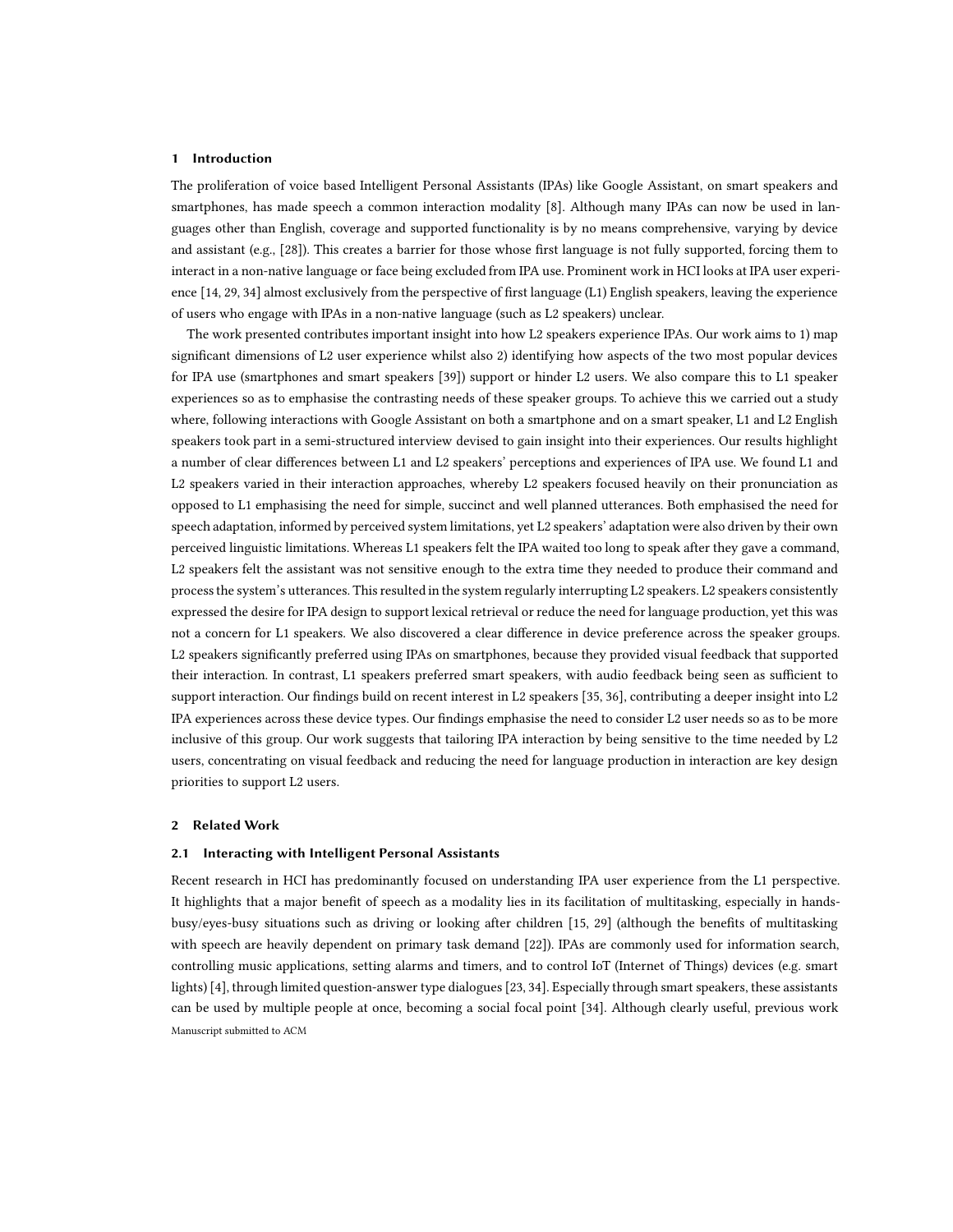has also identified a number of issues. These include users not trusting IPAs to execute more complex or socially sensitive tasks (e.g. sending a message or calling a contact) [\[29](#page-12-3)], perceived problems in accurately recognising accented speech [\[14\]](#page-12-2), and the humanlike design of IPAs poorly signalling actual IPA capabilities [\[9,](#page-12-7) [14](#page-12-2), [20,](#page-12-8) [29\]](#page-12-3). Privacy and data collection practices are also a concern for users [\[10](#page-12-9), [14\]](#page-12-2), driven particularly by the always-listening nature of devices, along with concerns about how speech data is used and stored and who has access to it [\[4](#page-11-0)].

## 2.2 Non-native speakers' use of IPAs

Although languages can be changed and added on a number of popular IPAs, coverage and functionality varies across devices and assistants (e.g.[\[28\]](#page-12-1)). This forces many users to have to speak to IPAs in a language other than their first language. The amount of work on IPA use among L2 speakers is limited, with research being preliminary and questionnaire based in nature [\[35](#page-13-3)], or focused on L2 language learning technology experience [\[2,](#page-11-1) [18](#page-12-10)]. Recent quantitative research suggests that L2 speakers find smart speakers harder to use [\[35](#page-13-3), [36](#page-13-4)] and more difficult to interact with effectively than L1 speakers [\[35,](#page-13-3) [36\]](#page-13-4), with language proficiency being related to more positive experience ratings [\[36\]](#page-13-4). Although they enjoy the interaction, L2 speakers feel they have to expend considerable effort when planning their utterances [\[36\]](#page-13-4). Rephrasing commands also leads L2 speakers to become frustrated [\[36](#page-13-4)]. IPA use has also been explored as a tool to help L2 users improve language skills [\[31](#page-13-5)] as they afford L2 speakers an opportunity to practise listening to speech output and produce speech input in a stress free context [\[30\]](#page-12-11). This work has noted that, although they may not be perceived as such [\[14](#page-12-2)], IPAs are adept at recognising accented speech accurately in these contexts, whilst providing a useful tool for L2 language learners [\[31\]](#page-13-5). Work has also observed how non-native speech output, particularly the matching of accents with non-native users, can significantly impact user perceptions and behaviour. Non native speakers were more dissatisfied with speech outputs when they used accents that varied from their own [\[16\]](#page-12-12) whilst non-native speakers also failed to respond to information provided by spoken navigation systems in accents that were dissimilar to their own [\[26\]](#page-12-13).

## 2.3 Non-native speaker interaction experiences

Non-native speaker's interaction experiences, such as their experiences of web page readability and internet search, have also been studied, revealing more general HCI difficulties L2 speakers may face. Web page readability studies have shown that vocabulary retrieval and parsing of complex grammatical structures are two major difficulties for L2 speakers when reading English pages [\[41](#page-13-6), [42](#page-13-7)]. Likewise, a study of online search found L2 users to have particular difficulties in query formation due to both vocabulary limitations and grammatical phrasing. This work also found that repair strategies such as rephrasing are much more difficult for L2 users and add to technology-related stress [\[7](#page-12-14)]. While these difficulties are found in non-native use of written language in technology use, we expect that L2 users may experience similar challenges in speech based interactions with technology.

#### 3 Research aims

Most IPA user experience research has focused on identifying issues in L1 speaker interactions. Recent work on L2 speakers has used more quantitative approaches to explore their experiences. Our works builds on this through using qualitative techniques to more deeply investigate the experiences of L2 speakers. To this end, our paper presents research that aims to identify important issues in L2 IPA user experience, emphasising these issues through a contrast with L1 speaker experiences. In particular, we aim to explore how characteristics of the two most popular IPA device platforms, namely: smartphones and smart speakers [\[39\]](#page-13-2) influence these experiences. Our work is the first to directly Manuscript submitted to ACM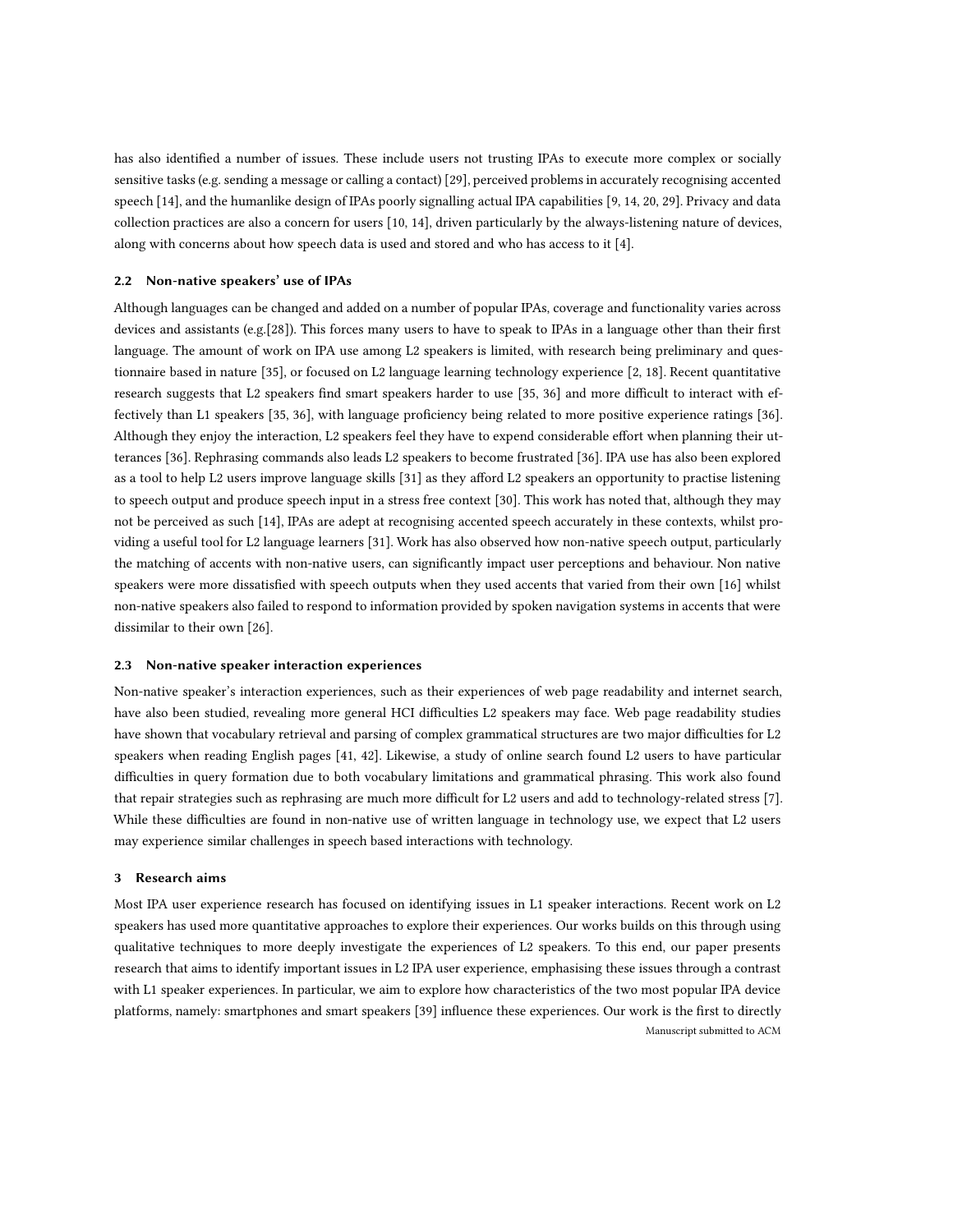compare L1 and L2 users' experiences of an off-the-shelf IPA across these device platforms. Through a deepened understanding of challenges faced by L2 users, we hope to inform IPA design toward more inclusive interactions.

#### 4 Method

#### 4.1 Participants

Thirty three participants (F=14, M=18, Prefer not to say=1; Mean age=28.1 yrs; SD=9.8 yrs) were recruited from a European university via email, posters and flyers displayed across campus, and through snowball sampling. One participant was removed from the sample due to technical issues in their experiment session. Of the remaining thirty two participants, 16 (F=8, M=7, Prefer not to say=1) were native English speakers, with English as their first language, and 16 (F=6, M=10) were native Mandarin speakers who were non-native English speakers. On a 7 point Likert Scale (1= Not at all proficient; 7 = Extremely proficient) our sample of 16 Mandarin speakers rated their English proficiency as moderate (Mean=4.21, SD=0.7). Across the sample 78.1% (N=25) had used IPAs before, with 9.4% (N=3) reporting frequent or very frequent use. Among participants that reported previous experience with IPAs, 13 were native Mandarin speakers and 12 were native English speakers, with Siri (56%) being most commonly used, followed by Amazon Alexa (36%) and Google Assistant (12%).

#### 4.2 Device conditions

In the experiment, participants interacted with Google Assistant, through both a Moto G6 smartphone (Smartphone condition) and a Google Home Mini smart speaker (Smart speaker condition) using a within participants design. The order in which these were experienced was counterbalanced across L1 and L2 speaker groups. Using Google Assistant across both conditions ensured that the devices were the only source of difference. Google Assistant was selected because it is commonly used across both device types [\[32\]](#page-13-8).

## 4.3 Task

Participants were asked to conduct a total of 12 tasks with Google Assistant (six per device - all tasks are included in supplementary material). Based on research identifying the most common tasks people conduct with IPAs [\[4](#page-11-0), [21](#page-12-15)] experimental tasks included 1) playing music, 2) setting an alarm, 3) converting values, 4) asking for the time in a particular location, 5) controlling device volume and 6) requesting weather information. Two versions of each task were generated creating two sets of six tasks. Each set of 6-tasks were used in only one of the device conditions. All tasks were delivered to participants as pictograms (see Figure 1). This was so as to eliminate the potential influence of written task instructions on what both L1 and L2 participants might say to the IPAs, to more closely simulate natural query generation and to reduce potential difficulties translating task text for L2 speakers. The task sets were counterbalanced across device and speaker conditions and task order was randomised within sets for each participant.

#### 4.4 Post interaction interview

After interacting with both devices, participants took part in a semi-structured interview. These interviews lasted approximately 20 minutes and focused on 3 key topics: 1) general views towards IPAs; 2) experiences with the IPAs in the experiment; and 3) reflections on how they spoke to each system. Participants were also asked to identify which of the devices they preferred and explain their preference. So as to ensure that there were no linguistic barriers when expressing their opinions, L2 speaker interviews were conducted in Mandarin. All data was audio recorded Manuscript submitted to ACM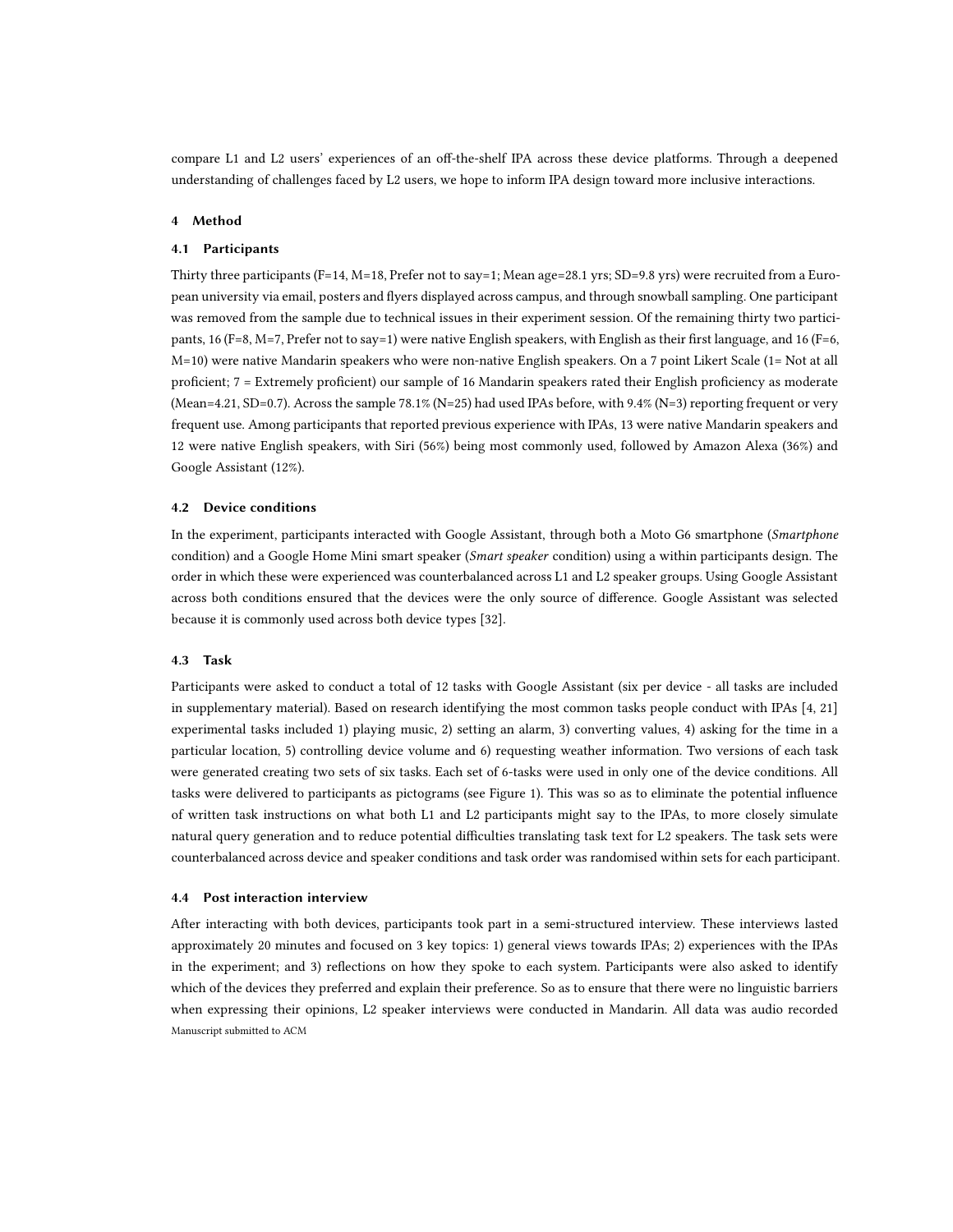

Fig. 1. Example set of task pictograms

and transcribed, with the Mandarin interviews being translated back into English by a Mandarin speaking member of the research team. The interview data was then analysed using inductive thematic analysis [\[6\]](#page-12-16). Initial coding was conducted independently by two of the research team with experience in qualitative data analysis using thematic approaches. After initial codes and themes were generated, these were discussed by both coders and further refined based on these discussions. The results of this analysis are presented in the Results section below.

## 4.5 Procedure

The research received ethical approval through the University's low risk project ethics procedures [HS-E-19-127]. English and Mandarin speakers were recruited from staff and students at a European University via email, posters and through snowball sampling. Upon arriving at the lab, participants were fully briefed about the nature of the study before being asked to provide written consent. Next, they were asked to complete a demographic questionnaire, giving information about their age, sex, profession, nationality, native language and English proficiency. Both groups were asked to give details regarding whether they had used IPAs before, and if so how frequently. They were also asked to select which they had used most frequently from a list of IPAs (Siri, Alexa, Google Assistant, Microsoft Cortana, Samsung Bixby or other).

Participants were then introduced to the task pictograms, before interacting with Google Assistant. In order to ensure participants did not encounter significant difficulties interpreting the pictograms, they were first presented with a trial set of images (on paper) and asked to write down what they would say to the agent to complete each task. These were similar in topic and layout to the pictograms used during their smartphone and smart speaker Google Assistant interactions, but varied in the information being requested (e.g. varying the city for which the time is requested). Participants' interpretations were checked by the experimenter prior to interacting with the devices.

After completing this, participants were presented with a set of six pictograms on a laptop, one at a time, and asked to complete the task represented in the image using Google Assistant on one of the devices. Participants selfreported the completion of tasks when they either thought they had accomplished the goal of the task or felt stuck and unable to complete the task. Tasks were deemed complete by participants rather than experimenters in order to avoid influencing interaction strategies. Once participants felt they had completed a task, they were asked to confirm by clicking a checkbox on the screen. By clicking a button, participants then revealed the next task. This process was then repeated until all six tasks were completed for that device. The participant was then asked to complete a further six tasks with Google Assistant using the next device. The tasks were delivered using the same process. An experimenter was present, only to ensure the tasks were being engaged with and to help with any technical issues.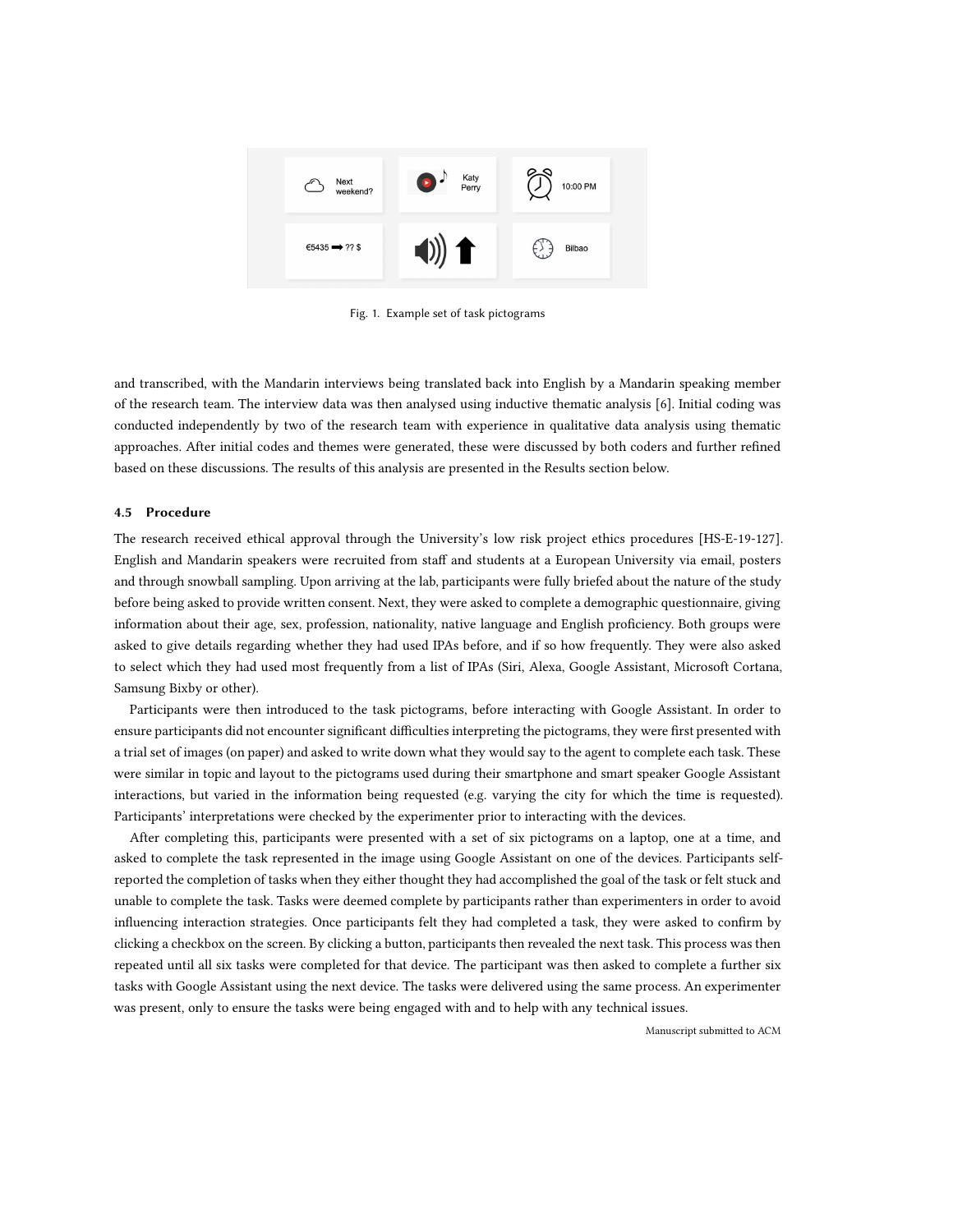After finishing the tasks with both smartphone and smart speaker devices, participants then completed a short postinteraction interview. This was recorded using a Blue Yeti microphone and audio capture software (Audacity v. 2.3.0). After completing the interview, participants were fully debriefed as to the aims of the study, uses of the data they had provided, and were given contact information for any further questions. They were then thanked for participation and given a €10 voucher as an honorarium. The study lasted approximately 40 minutes.

## 5 Results

## 5.1 General speaker differences

Irrespective of device type, clear differences emerged between L1 and L2 speakers' experiences when using IPAs. These revolved around how each group approached the interaction, issues in turn taking, and the desire for design to reduce the effort involved in language production.

*5.1.1 Interaction approaches:* Echoing previous literature on language production in speech interface [\[27](#page-12-17)] and IPA [\[14,](#page-12-2) [29,](#page-12-3) [34\]](#page-13-1) use, L1 speakers prioritised vocal clarity, using correct English, brevity and planning when approaching interaction with both IPAs:

"I suppose it's breaking it down and thinking about what the question actually is. I suppose what it is you want to know, how you should ask that if you were using proper English." [P17-L1]

"[A]rticulate clearly and you know, think about how was, what was the simplest way possible to ask the question you know." [P4-L1]

L2 speakers also heavily emphasised adaptations aimed at increasing the likelihood of being understood, but this was due to their own perceived language or speech limitations. For instance, rather than adapting vocabulary to try and improve system performance (as is commonly mentioned in previous work [\[14,](#page-12-2) [29\]](#page-12-3)) L2 speakers instead altered their vocabulary based on whether or not they knew a particular word:

"I tend to change the words I used. For example, when I asked the devices to change the volume, I didn't know the word 'volume' so I changed it to 'voice' or 'sound'." [P9-L2]

L2 speakers tried to adopt strategies to overcome this, especially when the IPAs repeatedly did not recognise their utterances, although these were unsuccessful:

"The recognition of people's names and place names has a low success rate. And when I don't know a word, I would spell it. But the devices cannot understand that." [P9-L2]

L2 speakers were also highly sensitive to their pronunciation or need to retrieve the correct words in interaction, which took up considerable time when interacting with the IPAs:

"... sometimes it cannot understand some pronunciation by non-native English speakers, and it cannot help you pronounce the words you don't know." [P9-L2]

"As a non-native English speaker, I have a hard time on proper nouns ... Maybe the devices cannot recognize due to this issue, and it may waste a lot of time." [P4-L2]

*5.1.2 Waking and turn taking:* There were also clear differences between L1 and L2 speakers when it came to waking the device and managing turn taking with the IPAs. L2 speakers regularly felt like they struggled to wake the Assistants in both device conditions: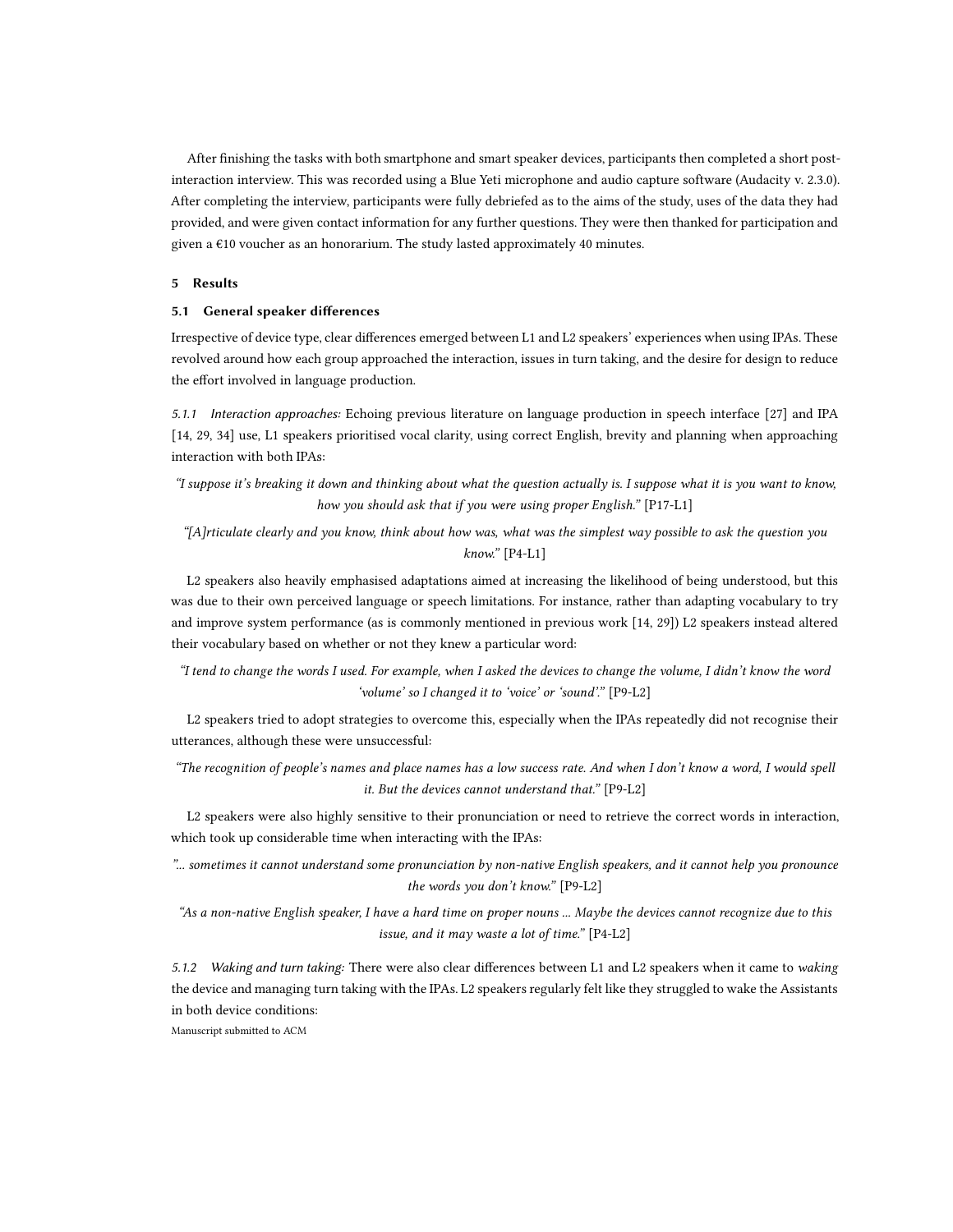## "I feel that I wake up a few times and it ignored me ... like you have finished the commands but it maybe didn't get you." [P14-L2]

During interactions, L2 speakers suggested they sometimes needed extra time to formulate an utterance and that this was not taken into consideration by the system. Subsequently, the system would either reset or barge in before they had finished their request:

"I need some time to think ... if I think for a long time, I have to wake up the machine again. The command I said before is wasted." [P4-L2]

"[W]hen I didn't finish my sentences and the machine 'thinks' that I'm finished. It's like, the IPAs can only analyze the sentences you said." [P14-L2]

In contrast, L1 speakers perceived the delay between speaking to the device and it responding as too long, making the interaction seem slow:

"[A]gain it would be the delayed interaction. What I think is going on there is it is trying to figure out whether or not you finished a sentence?" [P9-L1]

"It's too slow to react, because it can't keep up with me. I'd much rather type..." [P1-L1]

This led L1 speakers to question whether the devices were working correctly, increasing frustration:

"[T]here were times when I wasn't sure if you know it was just not working or something? Because I really clearly said what I wanted it to do and it didn't, you know, react." [P4-L1]

"It's more frustrating I suppose, the lack of proper response to it, there was no, 'don't understand the questions' ... the feedback didn't seem adequate." [P17-L1]

*5.1.3 Reducing the burden of production:* L2 speakers also tended to emphasise ways that IPAs could be improved, with a focus on reducing the level of language production needed as well as ways to support word recall and gaps in lexical knowledge. Frustration with having to reproduce or reformulate queries from scratch was common, with L2 speakers suggesting that it would be helpful if IPAs were aware of previous attempts to make a query:

"It's, maybe I can meet some words problems. We are not native speakers after all. So I hope that it can, you, know. . . recognize this part more intelligently. For example, I use some simple words to describe my commands and the devices can understand the meaning. The devices can try to figure out my requirements. That will be better." [P7-L2]

"After I finished the question, for example, when I asked the time of a city, and got an answer for a wrong city, then there is no need to ask the whole question again. I should only need to emphasize the city name." [P1-L2]

Similarly, to support L2 issues with word selection, participants suggested that contextual options could be provided in cases where the intent of the query was recognised but users were struggling with the specific noun required:

"When I don't know that word I can say 'please transfer Celsius degree to another temperature unit'...for example, they can list all temperatures for you." [P8-L2]

"For example, if you say some unclear words and the devices can show you the possible choices or match the most possible option or something." [P16-L2]

This desire to support the interaction with suggestions was not identified by L1 users, who instead suggested better recognition of wider forms of language such as colloquialisms: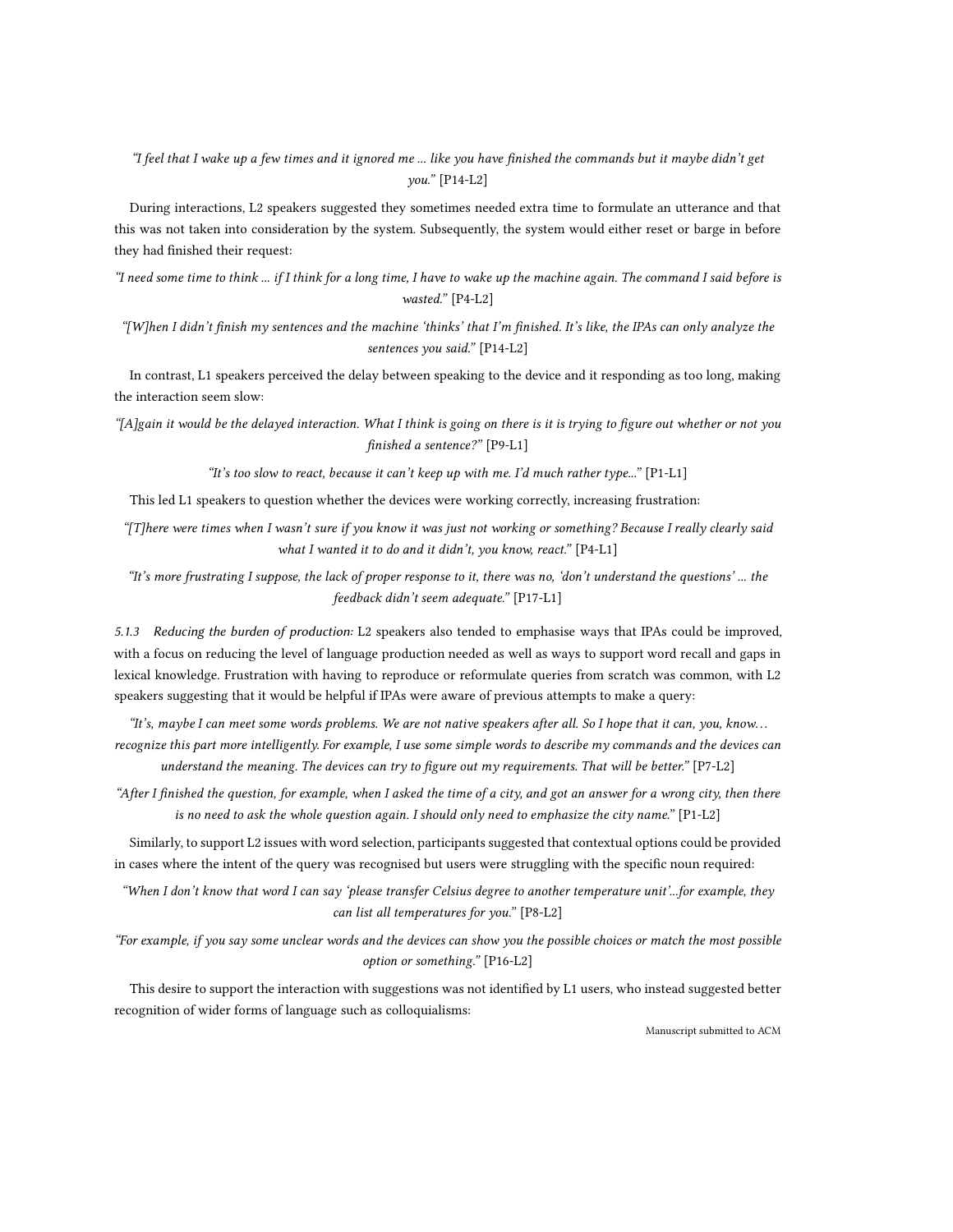Table 1. Frequency of participant device preferences

| Group   Smart Speaker   Smartphone   No Preference |  |
|----------------------------------------------------|--|
|                                                    |  |
|                                                    |  |

<span id="page-7-0"></span>"[T]hey're interesting I suppose in how they try to make you speak in a different way that's not natural to you. They make your colloquialism sound strange and they make you pronounce things in that curious kind of way." [P17-L1]

"Improved? I'm not too sure, I suppose it involves listening to more conversations and getting a colloquial idea than just proper English." [P5-L1]

#### 5.2 Device-specific differences

Our analysis discovered a marked difference in the way that both speaker types experienced IPA use through the smart speaker and smartphone respectively. There was a clear difference in preference between the speaker groups, driven by the benefits of visual feedback and output for supporting the interaction.

*5.2.1 L1 and L2 device preference:* A Chi-squared test revealed a statistically significant difference in device preference between L1 and L2 speakers  $[\ \chi^2(1, N = 30) = 4.74, p < 0.05]$ . Among the L1 speakers, 75% (N=12) preferred using Google Assistant on the smart speaker, whilst 63% of L2 speakers (N=10) preferred using the Assistant on the smartphone. Two participants reported having no preference. Preference frequencies are shown in Table [1.](#page-7-0)

*5.2.2 Visual confirmation:* Both L1 and L2 speakers commented on the role of visual feedback in IPA interactions using a smartphone. However, L2 speakers placed much greater emphasis on the benefits of this feature in allowing them to build confidence in the efficacy of the system's speech recognition capabilities, and in supporting them to identify exact reasons for miscommunication. Having visual feedback on the smartphone when using the Assistant also reduced the burden of having to interpret, translate and retain information for L2 speakers, which was an issue when responses and feedback were solely delivered using speech (i.e. when using the smart speaker). As shown in the General Speaker Differences section, it was common for L2 speakers to doubt whether they had pronounced words correctly. The on-screen feedback with the smartphone allowed them to identify exactly what the system did and did not recognise:

"When I interacted with the second one [smartphone], I feel good. Because sometimes I know that my pronunciation is not accurate. But it can recognize the words accurately." [P7-L2]

"I feel I didn't pronounce accurately for some location names. However, the interface can recognize my pronunciation correctly." [P6-L2]

In addition to building user confidence in the system's recognition capabilities, this transparency also allowed nonnative speakers to localise specific lexical items that were the cause of miscommunication:

"However, for the smartphone, for example, I don't know how to ask the question for temperature. Then I asked 'How to describe the temperature in two systems' and the system replied to me. Although I still cannot pronounce those two words, I can receive some information about that. The smartphone can show the text on the screen." [P9-L2]

In line with this observation, L2 speakers noted having the opposite experience with the smart-speaker: Manuscript submitted to ACM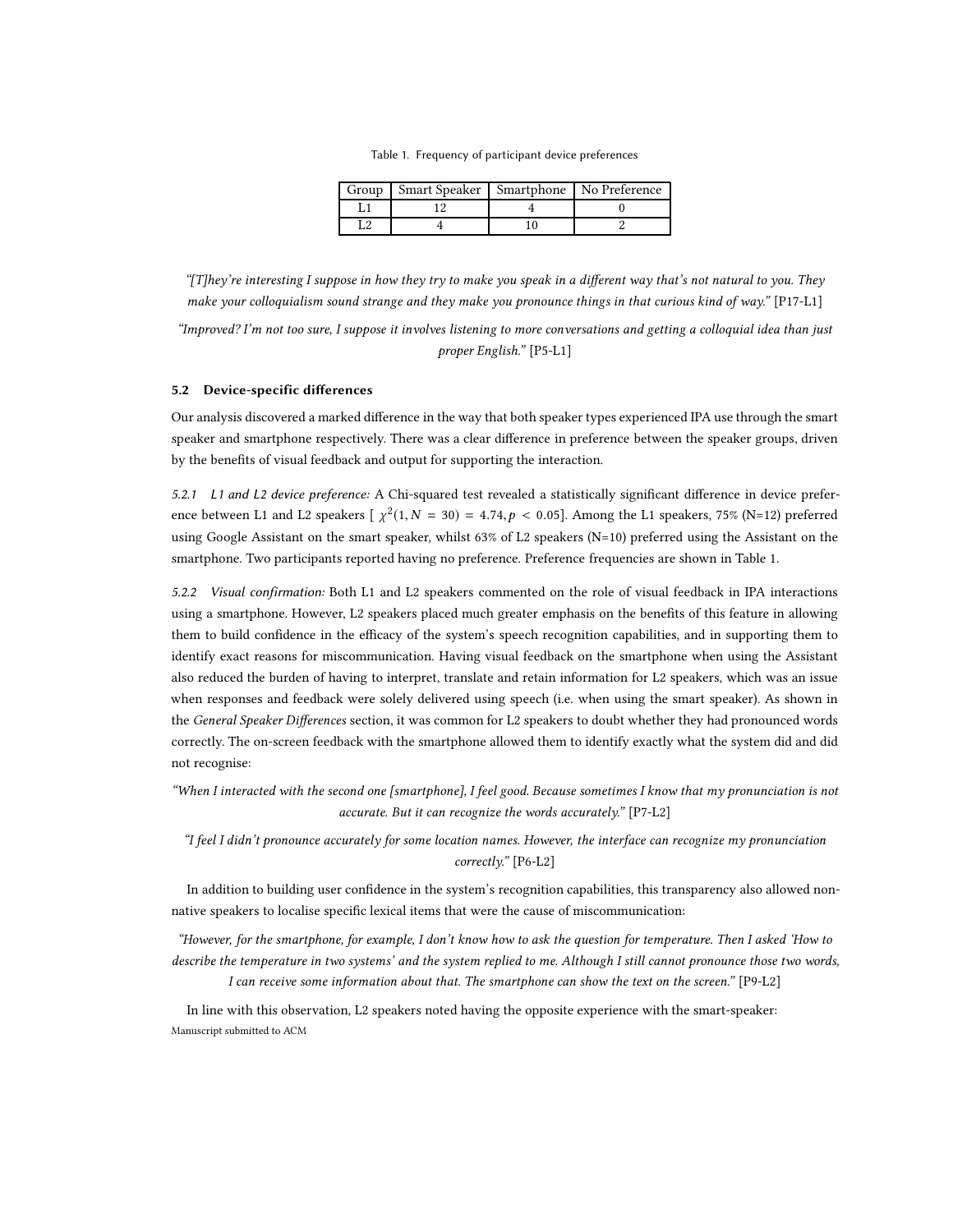"For the first interface [smart speaker], I even have no idea about where I got it wrong. It's like...maybe you have misarticulation, however, you never know which words you have the pronunciation issues with'.' [P3-L2]

*5.2.3 Visual output:* In addition to transcriptions of the speech being recognised by the IPA, L2 speakers also benefited from supplementary information, displayed on-screen in the smartphone condition, in response to queries. Here, the pairing of speech and visual output from the system was found to alleviate difficulties in interpreting audio feedback whilst simultaneously trying to retain the information given by the system:

"[A]s a non-native English speaker, reading is much easier than listening. That device [smartphone] has a screen for people to read the text. I can gather more information using that." [P4-L2]

"If I didn't pay attention on hearing the answers I can check the details on the screen." [P10-L2]

Whilst the visual output provided in the smartphone condition was viewed positively by a number of L2 speakers, it was often negatively perceived by L1 speakers. These users stated that it reduced the usefulness of the experience when visual output was provided as an alternative to speech-based responses:

"[I]t brought up a list of web resources and I thought I can do that myself, you know. I expected it to give me a response rather than leave me to look at sites where I can get the information myself" [P14-L1]

"I suppose, it's easy enough to check things on your phone anyways so like, I don't feel I need to say it. Like I don't know." [P2-L1]

#### 6 Discussion

IPAs are useful, especially in facilitating interaction in hands busy/eyes busy contexts [\[14](#page-12-2), [29\]](#page-12-3). Although language coverage has recently been broadened to accommodate non-English speaking users, functionality and device coverage across these languages is highly variable (e.g. [\[28\]](#page-12-1)), excluding these users from the full benefits of IPA use. Building on recent preliminary questionnaire-based work [\[35,](#page-13-3) [36\]](#page-13-4), our research, the first to compare IPA experiences across devices for L1 and L2 users, identifies in detail the key aspects of L2 user experience, how this compares to L1 users, and whether this varies across smartphone and smart speaker based IPA interactions. Through thematic analysis, we identified a number key themes that highlight differences between L1 and L2 users. We found clear differences in the approaches taken to language production when generally interacting with the IPAs. L1 speakers perceived themselves to focus on structuring their commands as succinctly and as simply as possible. Although L2 speakers also tended to plan and adapt their natural speech, they focused more on how this was driven by perceived language limitations, in particular pronunciation, lexical knowledge and retrieval. Poor IPA waking and turn taking was also a problem experienced by L2 speakers. They felt that Google Assistant was not sensitive to the time they needed to produce their utterances, meaning they regularly experienced system barge-in. In contrast, L1 speakers felt that the time between production and recognition was too long, disrupting the interaction. When considering ways the interaction with IPAs might be improved, L2 speakers consistently emphasised approaches that would reduce the need for language production or support lexical retrieval. This was not a concern aired by L1 speakers. Our work adds richer detail to our current understanding of the difficulties faced by L2 users in IPA interactions [\[35,](#page-13-3) [36\]](#page-13-4) along with a deeper understanding of differing potential causes of difficulty and frustration faced by L1 and L2 users respectively.

Our research also discovered a clear difference in device preference between L1 and L2 speakers, with L2 speakers preferring smartphone based IPA interactions. This was in contrast to L1 speakers, who preferred using the smart speaker. In particular, L2 speakers found the visual feedback provided through the smartphone critical in supporting Manuscript submitted to ACM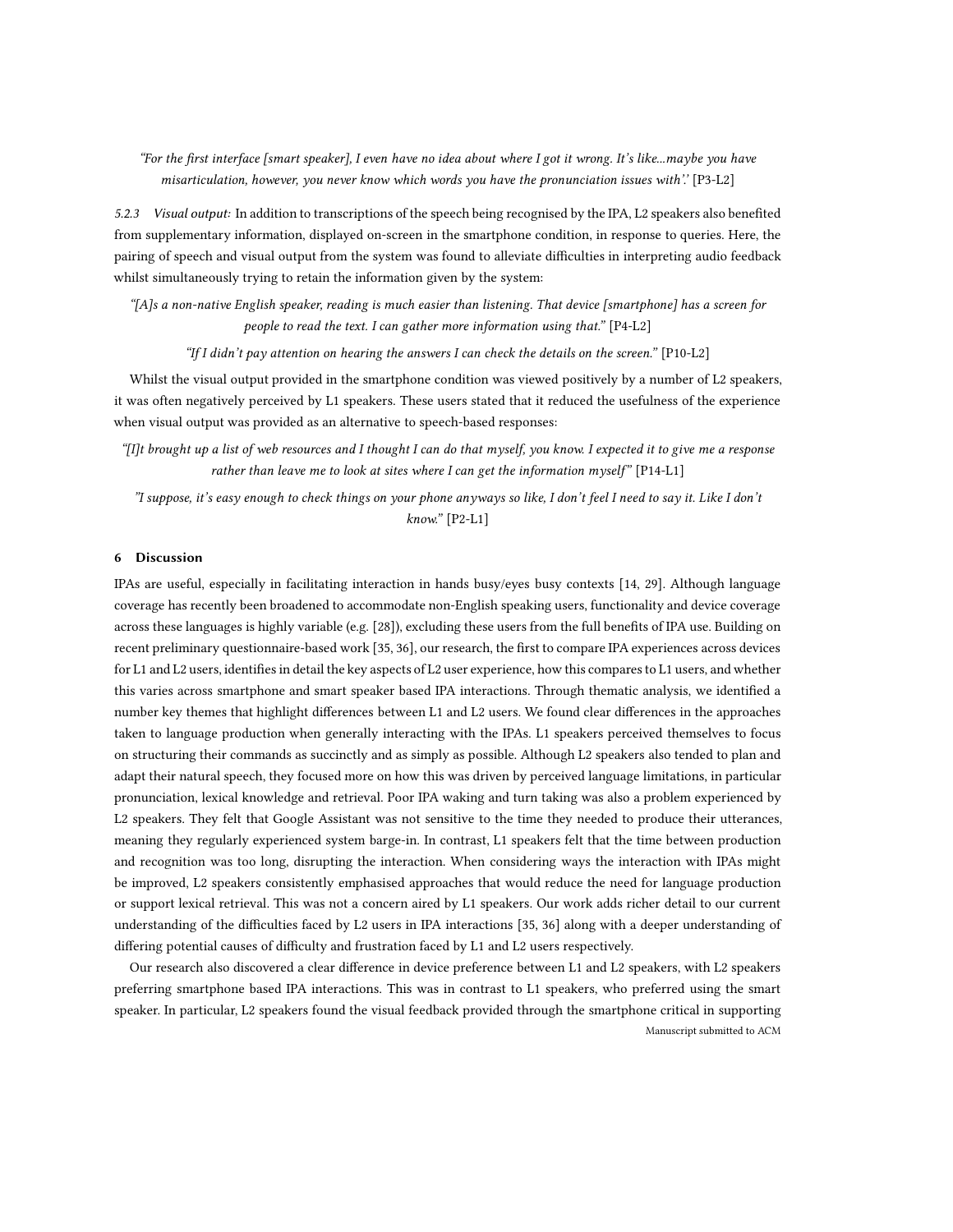their interaction, helping them diagnose reasons for interaction breaking down, whilst also giving them confidence in the system's ability to understand their utterances. L1 speakers, on the other hand, felt that audio-only feedback was sufficient. This also extends to system output, whereby L2 speakers benefited from the display of query results through text or through onscreen information, with the L1 speakers highlighting this as unnecessary. Thus, our work highlights how accessing IPAs through screen-based rather than speech-only devices, can be useful in supporting L2 speakers; reducing both the level of effort required for successful interaction and the level of frustration they experience. We explore the reasons and design implications of these findings below.

#### 6.1 Designing IPAs to be sensitive to L1 and L2 interaction differences

Our findings highlight some important differences between how L1 and L2 speakers interact with IPAs. L1 speakers emphasised the importance of succinct and short utterances. This supports previous observations of user behaviour, whereby users tend to simplify or adapt their language choices when interacting with speech interfaces [\[3](#page-11-2), [27,](#page-12-17) [29\]](#page-12-3) to increase the likelihood of interaction success [\[5,](#page-11-3) [13,](#page-12-18) [33\]](#page-13-9). This is thought to be driven by users seeing speech interfaces as at risk listeners [\[33\]](#page-13-9) or poor interlocutors [\[5](#page-11-3)], whereby adaptation to perceived system limitations is required to ensure interaction success. Although L2 speakers may also perceive speech systems in the same way, L2 speakers seemed to more heavily place the burden of potential interaction failure on themselves, seeing their pronunciation and lack of linguistic knowledge as significant barriers. This should be considered when designing IPA interactions. L2 users may need to be given more time to produce utterances, and more opportunities to clarify perceived misinterpretations of speech output, requiring multiple turns to repair and negotiate miscommunications [\[25\]](#page-12-19). These are not currently afforded by the one size fits all approach of current IPAs. Future design of IPAs should look to tailor the experience if the system identifies a user as a non-native speaker. Without these changes, L2 speakers may be at risk of abandoning IPA use more readily. Recent work focusing on language learning contexts, suggests that abandonment, along with direct repetition and rephrasing of queries, are common L2 strategies when faced with miscommunication with IPAs [\[31\]](#page-13-5). Future research should more deeply explore ways to tailor the IPA experience based on this, and how that may influence long term IPA engagement.

## 6.2 Screens are integral for L2 IPA users

Screen-based feedback was clearly important in supporting L2 users' IPA experience. For instance, speech recognition transcriptions displayed on screen were found to play a role in developing L2 speakers' confidence in the system's recognition capabilities, whilst also helping them to diagnose specific reasons for communication breakdown. Using the screen to support speech output from the system with supplementary information, such as links to websites or maps, was also seen as a non-trivial benefit among L2 users. Previous work illuminates potential reasons for this. L2 speakers find non-native synthesis less intelligible than L1 speakers [\[1,](#page-11-4) [37](#page-13-10)], particularly in noisy environments [\[37\]](#page-13-10). The interpretation of non-native speech also significantly increases cognitive load for L2 interlocutors during dialogue interactions [\[19,](#page-12-20) [38](#page-13-11)] as linguistic dimensions (e.g. sound system and common linguistic structures) may vary significantly from their native language [\[40\]](#page-13-12). Although reading non-native language text is also likely to increase cognitive load, the permanence of supplementary visual feedback [\[31](#page-13-5)], may give L2 users extra time to process and comprehend the information and refer back to it at a later time, improving their experience. This is not possible with speech only smart speakers. Research on the cognitive implications of screens in voice user interface (VUI) design is needed to support this further, yet from our study it is clear that incorporating well designed screen based feedback is a Manuscript submitted to ACM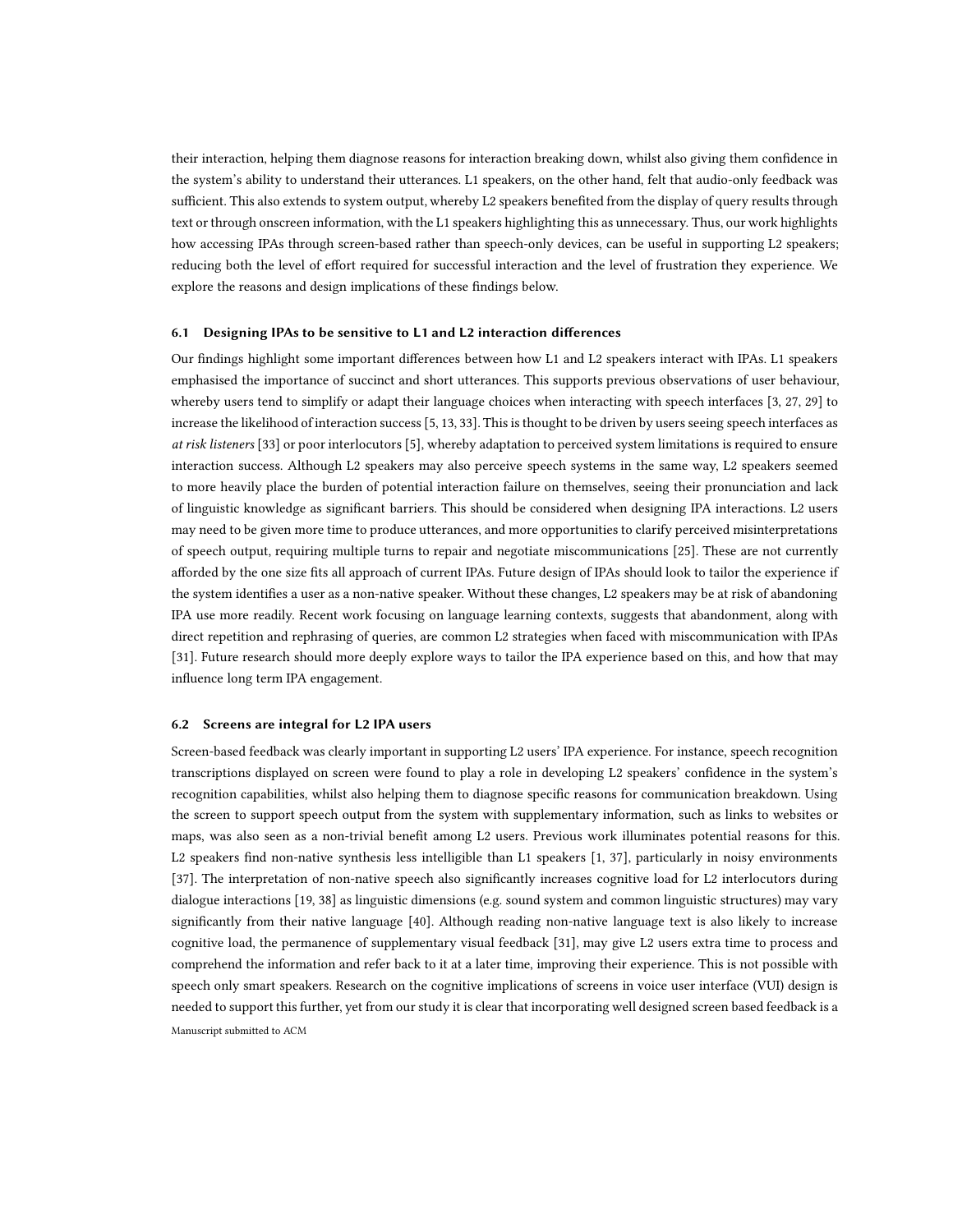design imperative for improving L2 speaker interaction with IPAs. Future studies should build on this, by concentrating on identifying specific ways that this screen based feedback can be improved to further support L2 speakers.

#### 6.3 The need to relieve the burden of production

L2 speakers also regularly mentioned difficulties in producing what they felt were the correct words, or pronunciations of words, to interact effectively with the IPA. Suggestions for IPA improvements echoed these difficulties. For instance, it was felt that systems should allow the user to correct a single lexical item - the root cause of a miscommunication - whilst preserving the context of a query, or that they should list a small range of options associated with specific common tasks. This was so as to save L2 users the effort of formulating multiple queries for a task. Again, this is likely to be due to the additional difficulties and increase in cognitive load associated with retrieving appropriate lexical items across multiple languages. This retrieval difficulty is because, compared to monolinguals, bilinguals experience less frequent word activation through processing and production [\[24](#page-12-21)], making the word needed at a specific moment hard to access compared to monolingual users [\[38\]](#page-13-11). This makes retrieval for production particularly cognitively taxing [\[19\]](#page-12-20), with our L2 participants suggesting that the IPA needs to be sensitive to the time this takes. Literature within psycholinguistics and HCI also suggests other ways in which IPAs could be designed to reduce this production burden. For instance, system speech output could be used to increase activation of relevant, in-domain lexicon and syntax, by using priming [\[5,](#page-11-3) [11,](#page-12-22) [12\]](#page-12-23); essentially priming keywords, nouns and structures the system can effectively manage. This could be facilitated through speech only and multimodal interactions and may be particularly useful in error management, assisting L2 speaking users in reformulating queries. Indeed, such techniques may reduce language production load for all users, and thus lead to significant user experience benefits across L1 and L2 users. Future work needs to focus more specifically on how these techniques may influence user experience.

## 6.4 Limitations

This work examines how L2 speakers of English interact with IPAs, highlighting how this compares to L1 English speakers. To ensure that we could conduct interviews in L2 speakers' first language, all of the L2 participants in the present work were native speakers of Mandarin. These participants were students of [European University] living in a country where English is a primary language and thus are more frequently exposed to English than other L2 English speakers might be. Although this may limit generalisability, our findings may be conservative, as people with less frequent exposure to English would likely have even greater difficulty in interacting effectively in IPAs. Further, the level of dissimilarity between Mandarin and English may also impact the generalisability of our findings. English and Mandarin vary significantly on a number of dimensions (e.g. relative importance of structure and tone in defining meaning, frequency of abstract and concrete nouns [\[17](#page-12-24)]). L2 speakers with a more similar first language to English (e.g. native Germanic language speakers) may vary in their experiences compared to the L2 users in this study. Future work should look to explore this in more detail. In addition, our work uses Google Assistant for both interactions. Future work in this topic should look to include a wider and more diverse selection of L2 speakers, as well as explore L2 experiences with other assistants and contexts.

To compare participant experiences with smartphone and smart speaker based systems, all participants interacted with both in each experiment. Through these interactions they completed two sets of six tasks, with similarities in the way they were graphically presented. Participants' experiences with the IPA through the first device may of course influence their interaction with the second device, as they may use similar commands or alter commands based on their initial experience. They may also be less hesitant in engaging with the IPA and completing the tasks second time around. Manuscript submitted to ACM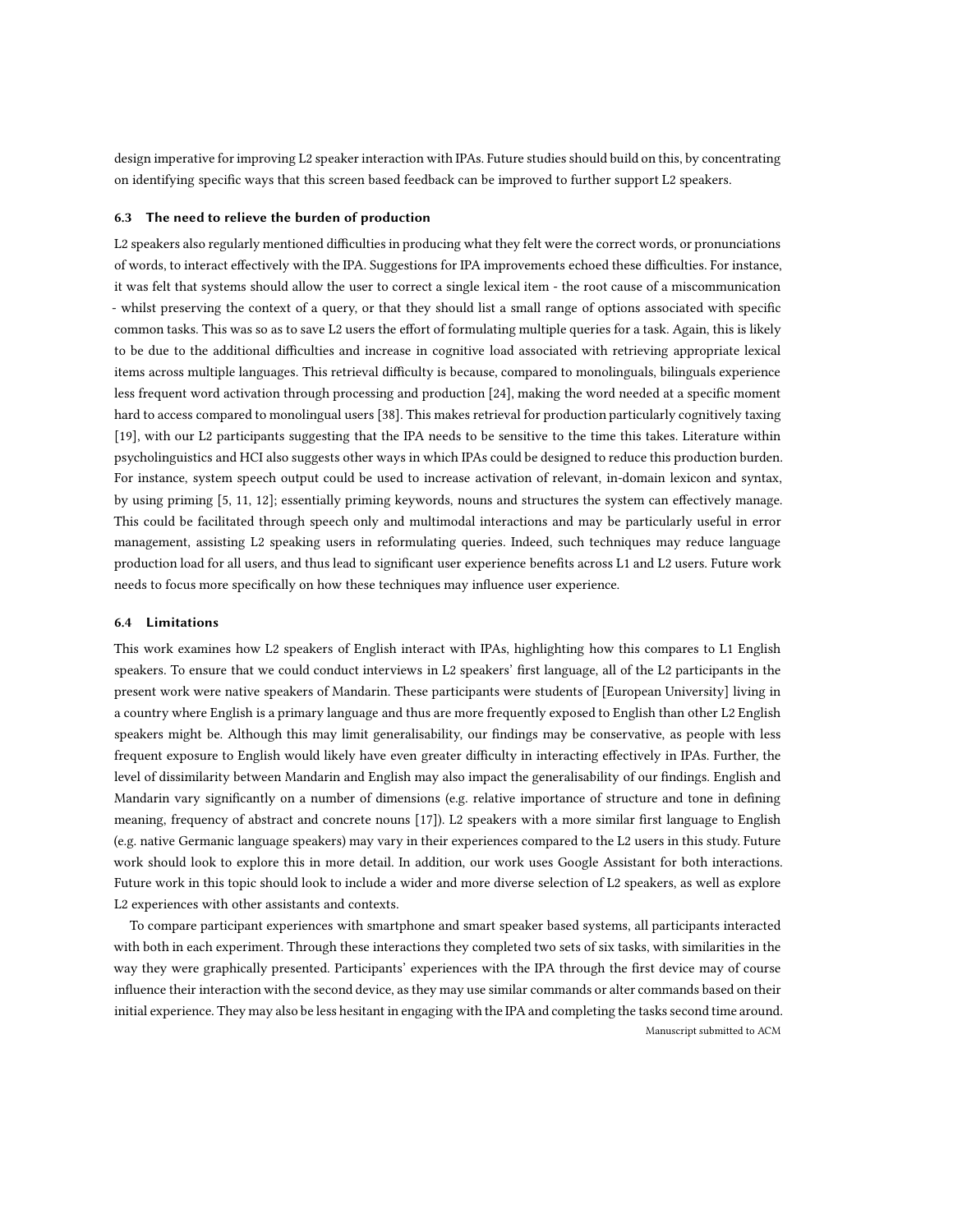To reduce the potential for practice effects we ensured that the task sets were randomised and were counterbalanced across the experiment conditions. Likewise, device conditions were also counterbalanced within groups.

Rather than using text or audio to deliver the tasks, we constructed a set of 12 pictograms, with two versions of each task. This was specifically used to reduce the likelihood of participants using the exact wording used in task instructions had the instructions been written or spoken. Using pictograms, although adding another cognitive demand on users through the need to interpret the image, was designed to encourage users to generate queries in a way that is more in-keeping with 'real-world' interactions. The use of text in this experiment might also have unduly increased the cognitive load of L2 speakers as they would have to translate the task text and then generate the query. The pictogram method used meant they could interpret the images without the need for task translation. So as to ensure that these were interpreted accurately, we also made participants report how they would word a query to the IPA for that particular image, with the experimenter ensuring that these were accurately interpreted and any issues in interpretation could be clarified before commencing the experiment. Due to the nature of the participants in this type of work, it is important for future work to consider the nature of task delivery and the potential interference that using linguistic means to communicate tasks may have on the findings of future research.

## 7 Conclusion

IPAs, although accessible to native English speakers, are not universally accessible in all languages. Language coverage varies by device and/or assistant. This means it may not be feasible for all users to interact in their native tongue. Our study has outlined key themes related to how L1 and L2 speakers vary in their user experience, and how aspects of IPAs may benefit or impede L2 users. We find that using IPAs through smartphones, which afford visual feedback to support the user, are significantly preferred by L2 users. We also identified important differences in the strategies L2 and L1 users had when planning their utterances to ensure communication success, with L2 users looking to identify ways to reduce their levels of language production in interaction. Importantly, by comparing L1 and L2 users, the work highlights specific areas that may be leveraged to support L2 speakers in future IPA use. It also demonstrates the importance of expanding the types of users being researched to ensure that IPAs are designed to be more inclusive and accessible to a wider audience.

#### Acknowledgments

This work was conducted with the financial support of the UCD China Scholarship Council (CSC) Scheme grant No. 201908300016, Science Foundation Ireland ADAPT Centre under Grant No. 13/RC/2106 and the Science Foundation Ireland Centre for Research Training in Digitally-Enhanced Reality (D-REAL) under Grant No. 18/CRT/6224.

#### References

- <span id="page-11-4"></span>[1] Diane Mayasari Alamsaputra, Kathryn J. Kohnert, Benjamin Munson, and Joe Reichle. 2006. Synthesized speech intelligibility among native speakers and non-native speakers of English. Augmentative and Alternative Communication 22, 4 (2006), 258–268. <https://doi.org/10.1080/00498250600718555>
- <span id="page-11-1"></span>[2] Minoo Alemi, Ali Meghdari, and Maryam Ghazisaedy. 2015. The impact of social robotics on L2 learners' anxiety and attitude in English vocabulary acquisition. International Journal of Social Robotics 7, 4 (2015), 523–535.
- <span id="page-11-2"></span>[3] René Amalberti, Noëlle Carbonell, and Pierre Falzon. 1993. User representations of computer systems in human-computer speech interaction. International Journal of Man-Machine Studies 38, 4 (April 1993), 547–566.<https://doi.org/10.1006/imms.1993.1026>
- <span id="page-11-0"></span>[4] Tawfiq Ammari, Jofish Kaye, Janice Y. Tsai, and Frank Bentley. 2019. Music, Search, and IoT: How People (Really) Use Voice Assistants. ACM Trans. Comput.-Hum. Interact. 26, 3, Article 17 (April 2019).<https://doi.org/10.1145/3311956>
- <span id="page-11-3"></span>[5] Holly P. Branigan, Martin J. Pickering, Jamie Pearson, Janet F. McLean, and Ash Brown. 2011. The role of beliefs in lexical alignment: Evidence from dialogs with humans and computers. Cognition 121, 1 (Oct. 2011), 41–57.<https://doi.org/10.1016/j.cognition.2011.05.011>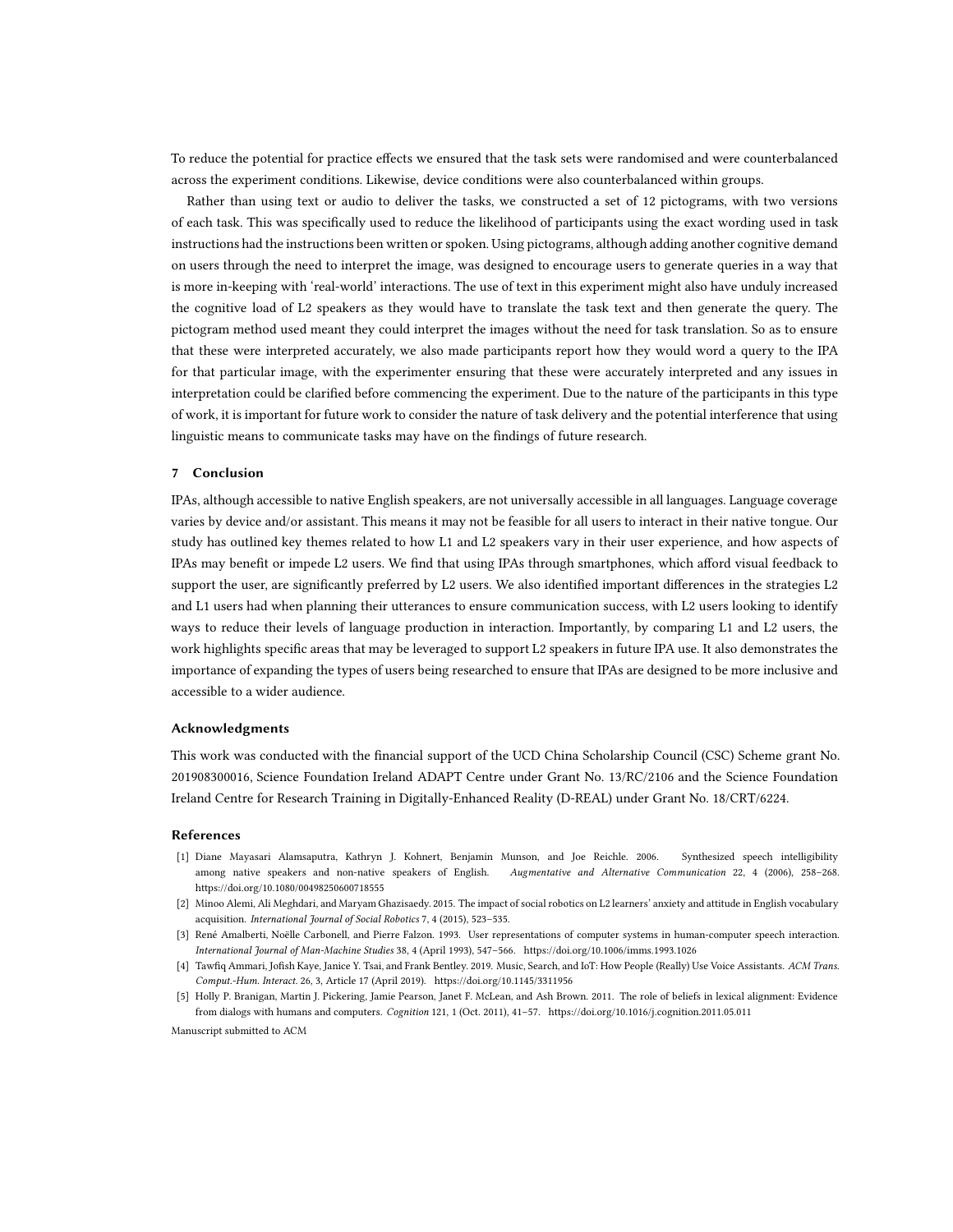- <span id="page-12-16"></span>[6] Virginia Braun and Victoria Clarke. 2006. Using thematic analysis in psychology. Qualitative research in psychology 3, 2 (2006), 77–101.
- <span id="page-12-14"></span>[7] Peng Chu, Anita Komlodi, and Gyöngyi Rózsa. 2015. Online search in english as a non-native language. Proceedings of the Association for Information Science and Technology 52, 1 (2015), 1–9.
- <span id="page-12-0"></span>[8] Leigh Clark, Philip Doyle, Diego Garaialde, Emer Gilmartin, Stephan Schlögl, Jens Edlund, Matthew Aylett, João Cabral, Cosmin Munteanu, Justin Edwards, and Benjamin R Cowan. 2019. The State of Speech in HCI: Trends, Themes and Challenges. Interacting with Computers (2019). <https://doi.org/10.1093/iwc/iwz016>
- <span id="page-12-7"></span>[9] Leigh Clark, Abdulmalik Ofemile, and Benjamin R. Cowan. In press. Exploring verbal uncanny valley effects with vague language in computer speech. In Voice Attractiveness: Studies on Sexy, Likable, and Charismatic Speakers, Melissa Barkat-Defradas, Benjamin Weiss, Jürgen Trouvain, and John J. Ohala (Eds.). Springer.
- <span id="page-12-9"></span>[10] Leigh Clark, Nadia Pantidi, Orla Cooney, Philip Doyle, Diego Garaialde, Justin Edwards, Brendan Spillane, Christine Murad, Cosmin Munteanu, Vincent Wade, and Benjamin R. Cowan. 2019. What Makes a Good Conversation? Challenges in Designing Truly Conversational Agents. arXiv:1901.06525 [cs] (Jan. 2019).<https://doi.org/10.1145/3290605.3300705> arXiv: 1901.06525.
- <span id="page-12-22"></span>[11] Benjamin R Cowan and Holly P Branigan. 2015. Does voice anthropomorphism affect lexical alignment in speech-based human-computer dialogue?. In Sixteenth Annual Conference of the International Speech Communication Association. 155–159.
- <span id="page-12-23"></span>[12] Benjamin R Cowan, Holly P Branigan, Mateo Obregón, Enas Bugis, and Russell Beale. 2015. Voice anthropomorphism, interlocutor modelling and alignment effects on syntactic choices in human- computer dialogue. International Journal of Human-Computer Studies 83 (2015), 27–42.
- <span id="page-12-18"></span>[13] Benjamin R Cowan, Philip Doyle, Justin Edwards, Diego Garaialde, Ali Hayes-Brady, Holly P Branigan, João Cabral, and Leigh Clark. 2019. What's in an accent? The impact of accented synthetic speech on lexical choice in human-machine dialogue. In Proceedings of the 1st International Conference on Conversational User Interfaces. 1–8.
- <span id="page-12-2"></span>[14] Benjamin R Cowan, Nadia Pantidi, David Coyle, Kellie Morrissey, Peter Clarke, Sara Al-Shehri, David Earley, and Natasha Bandeira. 2017. What can i help you with?: infrequent users' experiences of intelligent personal assistants. In Proceedings of the 19th International Conference on Human-Computer Interaction with Mobile Devices and Services. ACM, 43.
- <span id="page-12-4"></span>[15] Anna L. Cox, Paul A. Cairns, Alison Walton, and Sasha Lee. 2008. Tlk or txt? Using voice input for SMS composition. Personal and Ubiquitous Computing 12, 8 (2008), 567–588.<https://doi.org/10.1007/s00779-007-0178-8>
- <span id="page-12-12"></span>[16] Nils Dahlbäck, Seema Swamy, Clifford Nass, Fredrik Arvidsson, and Jörgen Skågeby. 2001. Spoken Interaction with Computers in a Native or Non-native Language-Same or Different. In Proceedings of INTERACT. 294–301.
- <span id="page-12-24"></span>[17] Antonella Devescovi and Simonetta D'Amico. 2004. The competition model: Crosslinguistic studies of online processing. In Beyond Nature-Nurture. Psychology Press, 215–242.
- <span id="page-12-10"></span>[18] Gilbert Dizon. 2017. Using intelligent personal assistants for second language learning: a case study of Alexa. TESOL Journal 8, 4 (2017), 811–830.
- <span id="page-12-20"></span>[19] Zoltán Dörnyei and Judit Kormos. 1998. Problem-solving mechanisms in L2 communication: A psycholinguistic perspective. Studies in second language acquisition 20, 3 (1998), 349–385.
- <span id="page-12-8"></span>[20] Philip R. Doyle, Justin Edwards, Odile Dumbleton, Leigh Clark, and Benjamin R. Cowan. 2019. Mapping Perceptions of Humanness in Intelligent Personal Assistant Interaction. In Proceedings of the 21st International Conference on Human-Computer Interaction with Mobile Devices and Services (MobileHCI '19). Association for Computing Machinery, New York, NY, USA, Article 5, 12 pages.<https://doi.org/10.1145/3338286.3340116>
- <span id="page-12-15"></span>[21] Mateusz Dubiel, Martin Halvey, and Leif Azzopardi. 2018. A Survey Investigating Usage of Virtual Personal Assistants. CoRR abs/1807.04606 (2018). arXiv[:1807.04606 http://arxiv.org/abs/1807.04606](http://arxiv.org/abs/1807.04606)
- <span id="page-12-5"></span>[22] Justin Edwards, He Liu, Tianyu Zhou, Sandy J. J. Gould, Leigh Clark, Philip Doyle, and Benjamin R. Cowan. 2019. Multitasking with Alexa: How Using Intelligent Personal Assistants Impacts Language-Based Primary Task Performance. In Proceedings of the 1st International Conference on Conversational User Interfaces (CUI '19). Association for Computing Machinery, New York, NY, USA, Article 4, 7 pages. <https://doi.org/10.1145/3342775.3342785>
- <span id="page-12-6"></span>[23] Emer Gilmartin, Marine Collery, Ketong Su, Yuyun Huang, Christy Elias, Benjamin R. Cowan, and Nick Campbell. 2017. Social talk: making conversation with people and machine. In Proceedings of the 1st ACM SIGCHI International Workshop on Investigating Social Interactions with Artificial Agents - ISIAA 2017. ACM Press, Glasgow, UK, 31–32.<https://doi.org/10.1145/3139491.3139494>
- <span id="page-12-21"></span>[24] Tamar H Gollan and Lori-Ann R Acenas. 2004. What is a TOT? Cognate and translation effects on tip-of-the-tongue states in Spanish-English and tagalog-English bilinguals. Journal of Experimental Psychology: Learning, Memory, and Cognition 30, 1 (2004), 246.
- <span id="page-12-19"></span>[25] Barbara Hoekje. 1984. Processes of Repair in Non-Native-Speaker Conversation. (March 1984).<https://eric.ed.gov/?id=ED250922>
- <span id="page-12-13"></span>[26] Marie Jonsson and Nils Dahlbäck. 2011. I can't hear you? drivers interacting with male or female voices in native or non-native language. In International Conference on Universal Access in Human-Computer Interaction. Springer, 298–305.
- <span id="page-12-17"></span>[27] Alan Kennedy, A Wilkes, L Elder, and Wayne Murray. 1988. Dialogue with machines. Cognition 30 (1988), 37–72. [https://doi.org/10.1016/0010-0277\(88\)90003-0](https://doi.org/10.1016/0010-0277(88)90003-0)
- <span id="page-12-1"></span>[28] Bret Kinsella. 2019. Google Assistant Now Supports Simplified Chinese on Android Smartphones. [http://bit.ly/30Yg8qN.](http://bit.ly/30Yg8qN) Accessed 27th Jan 2020.
- <span id="page-12-3"></span>[29] Ewa Luger and Abigail Sellen. 2016. Like having a really bad PA: the gulf between user expectation and experience of conversational agents. In Proceedings of the 2016 CHI Conference on Human Factors in Computing Systems. ACM, 5286–5297.
- <span id="page-12-11"></span>[30] Souheila Moussalli and Walcir Cardoso. 2016. Are commercial 'personal robots' ready for language learning? Focus on second language speech. CALL communities and culture–short papers from EUROCALL (2016), 325–329.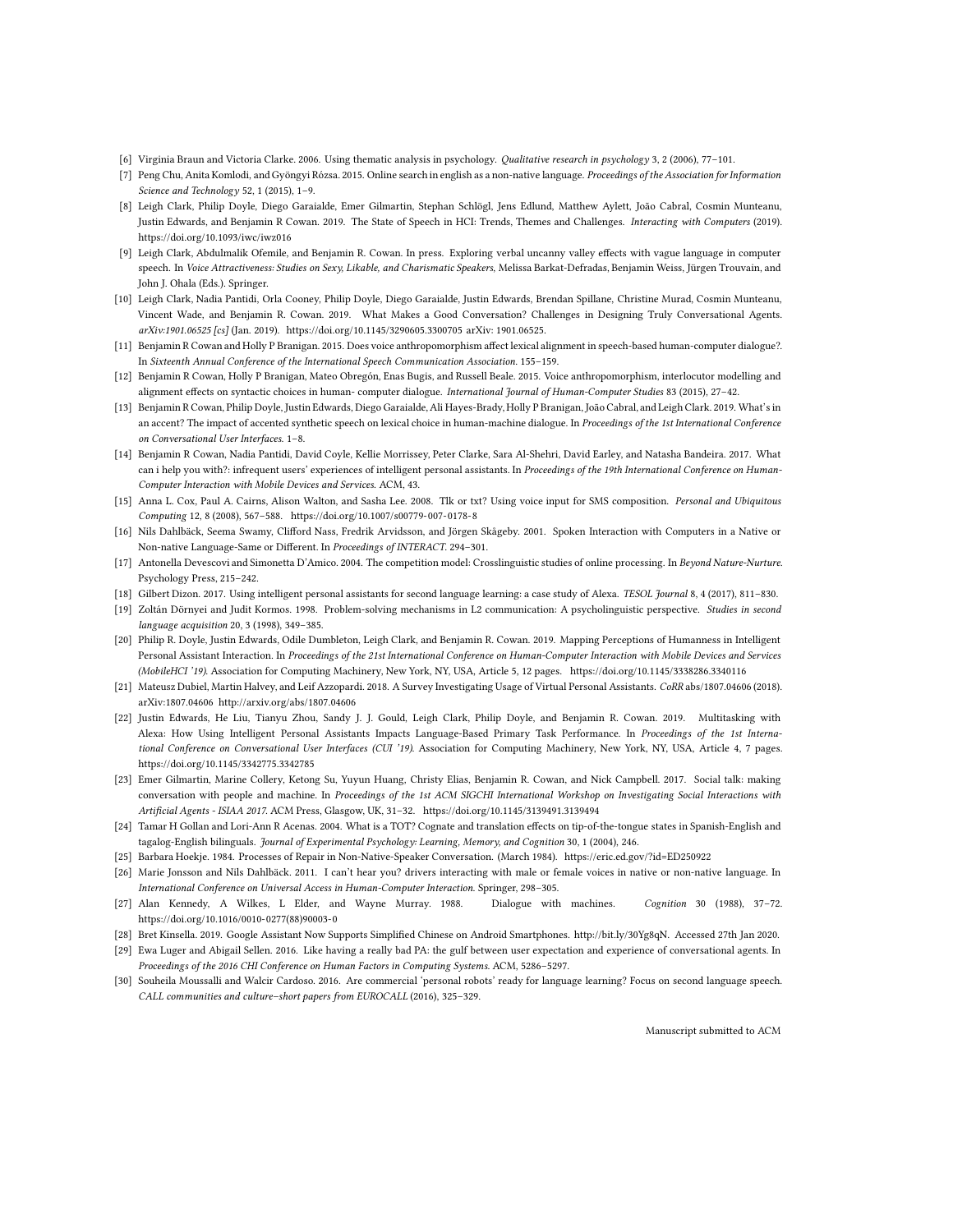- <span id="page-13-5"></span><span id="page-13-0"></span>[31] Souheila Moussalli and Walcir Cardoso. 2019. Intelligent personal assistants: can they understand and be understood by accented L2 learners? Computer Assisted Language Learning 0, 0 (2019), 1–26.<https://doi.org/10.1080/09588221.2019.1595664>
- <span id="page-13-8"></span>[32] Christie Olson and Kelli Kemery. 2019. 2019 Voice report: Consumer adoption of voice technology and digital assistants. Technical Report. Microsoft.
- <span id="page-13-9"></span>[33] Sharon Oviatt, Jon Bernard, and Gina-Anne Levow. 1998. Linguistic Adaptations During Spoken and Multimodal Error Resolution. Language and Speech 41, 3-4 (July 1998), 419–442.<https://doi.org/10.1177/002383099804100409>
- <span id="page-13-1"></span>[34] Martin Porcheron, Joel E Fischer, Stuart Reeves, and Sarah Sharples. 2018. Voice Interfaces in Everyday Life. In Proceedings of the 2018 CHI Conference on Human Factors in Computing Systems. ACM, 640.
- <span id="page-13-3"></span>[35] Aung Pyae and Paul Scifleet. 2018. Investigating Differences between Native English and Non-Native English Speakers in Interacting with a Voice User Interface: A Case of Google Home. In Proceedings of the 30th Australian Conference on Computer-Human Interaction (OzCHI '18). Association for Computing Machinery, New York, NY, USA, 548–553.<https://doi.org/10.1145/3292147.3292236>
- <span id="page-13-4"></span>[36] Aung Pyae and Paul Scifleet. 2019. Investigating the Role of User's English Language Proficiency in Using a Voice User Interface: A Case of Google Home Smart Speaker. In Extended Abstracts of the 2019 CHI Conference on Human Factors in Computing Systems (CHI EA '19). Association for Computing Machinery, New York, NY, USA, 6.<https://doi.org/10.1145/3290607.3313038>
- <span id="page-13-10"></span>[37] Mary Reynolds, ZS Bond, and Donald Fucci. 1996. Synthetic speech intelligibility: Comparison of native and non-native speakers of English. Augmentative and Alternative Communication 12, 1 (1996), 32–36.
- <span id="page-13-11"></span>[38] Norman Segalowitz and Jan Hulstijn. [n. d.]. Automaticity in bilingualism and second language learning. Handbook of bilingualism: Psycholinguistic approaches ([n. d.]), 371–388.
- <span id="page-13-2"></span>[39] Voicebot.ai. 2018. voice Assistant Consumer Adoption Report. [http://bit.ly/2TZE0sL.](http://bit.ly/2TZE0sL) Accessed 27th Jan 2020.
- <span id="page-13-12"></span>[40] Catherine Watson, Wei Liu, and Bruce MacDonald. 2013. The effect of age and native speaker status on synthetic speech intelligibility. In Eighth ISCA Workshop on Speech Synthesis.
- <span id="page-13-6"></span>[41] Chen-Hsiang Yu and Robert C Miller. 2010. Enhancing web page readability for non-native readers. In Proceedings of the sIGCHI conference on human factors in computing systems. 2523–2532.
- <span id="page-13-7"></span>[42] Chen-Hsiang Yu, Jennifer Thom-Santelli, and David Millen. 2011. Enhancing blog readability for non-native english readers in the enterprise. In CHI'11 extended abstracts on human factors in computing systems. 1765–1770.